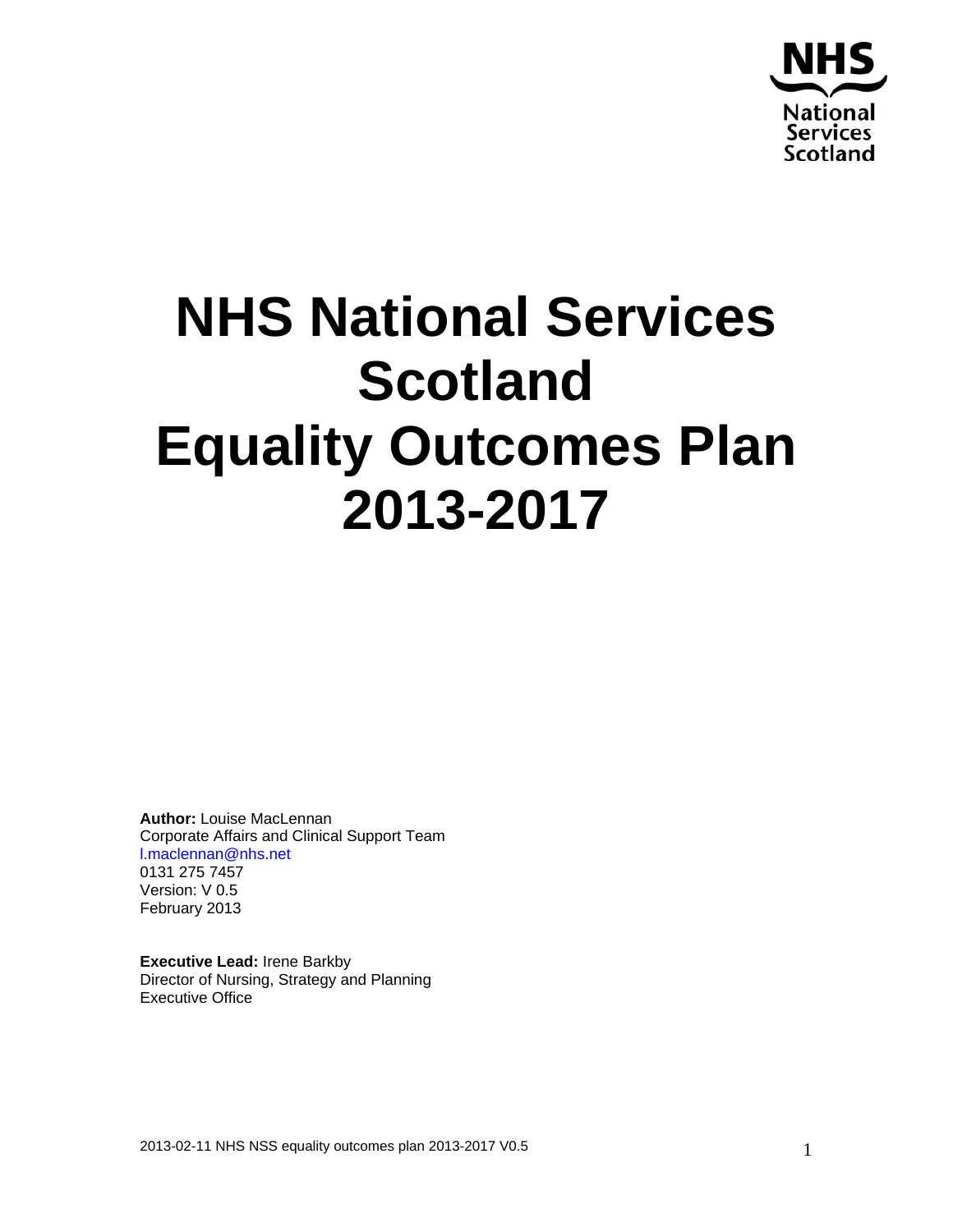# **1. Equality and health inequalities context**

All Health Boards across NHSScotland are required to produce and deliver a set of equality outcomes to comply with one or more of the 3 needs of the Public Sector General Equality Duty (Equality Act 2010) and the Specific Duty on Equality Outcomes (Specific Duties) (Scotland) Regulations 2012.

The focus of the guidance on equality outcomes produced by the Equality & Human Rights Commission (EHRC) is designed primarily to ensure legal compliance with the duties as outlined above. However, the challenge for the NHS is to translate these legislative requirements into equality outcomes that are systematically mainstreamed into health policy and practice, which aims in turn to tackle health inequalities and improve health outcomes.

The actions to deliver equality outcomes and address health inequalities are not mutually exclusive but intrinsically linked i.e. health inequalities reflects the systematic differences in health (health gaps) which are associated with people's unequal positions in society. Given this, health inequalities relate to and interact with other structures of inequality, for example, socio-economic, gender, ethnicity and disability etc. 1

Therefore, in order to address health inequalities effectively, consideration has to be given to the associated implications for people with equality characteristics and the complex intersections between these.

# **2. Public Sector General Equality Duty (Equality Act 2010)**

The Equality Act 2010 cites 9 'Protected Characteristics.' These are age, disability, gender, gender reassignment, pregnancy and maternity, marriage and civil partnership, race and ethnicity, religion and belief, sexual orientation.

The **3 aims** of the Act's **Public Sector General Equality Duty** are as follows:

- Eliminate discrimination, harassment, victimisation and any other conduct that is prohibited under this Act
- Advance equality of opportunity between persons who share a relevant characteristic and persons who do not
- Foster good relations between people who share a protected characteristic and those who do not.

This approach to implementation aims to provide coherence, minimise duplication and support the ongoing mainstreaming of equality into health policy and practice within NHS National Services Scotland.

<sup>1</sup> Graham, H (2004) 'Tackling Inequalities in Health in England: Remedying Health Disadvantages, Narrowing Health Gaps or Reducing Health Gradients'.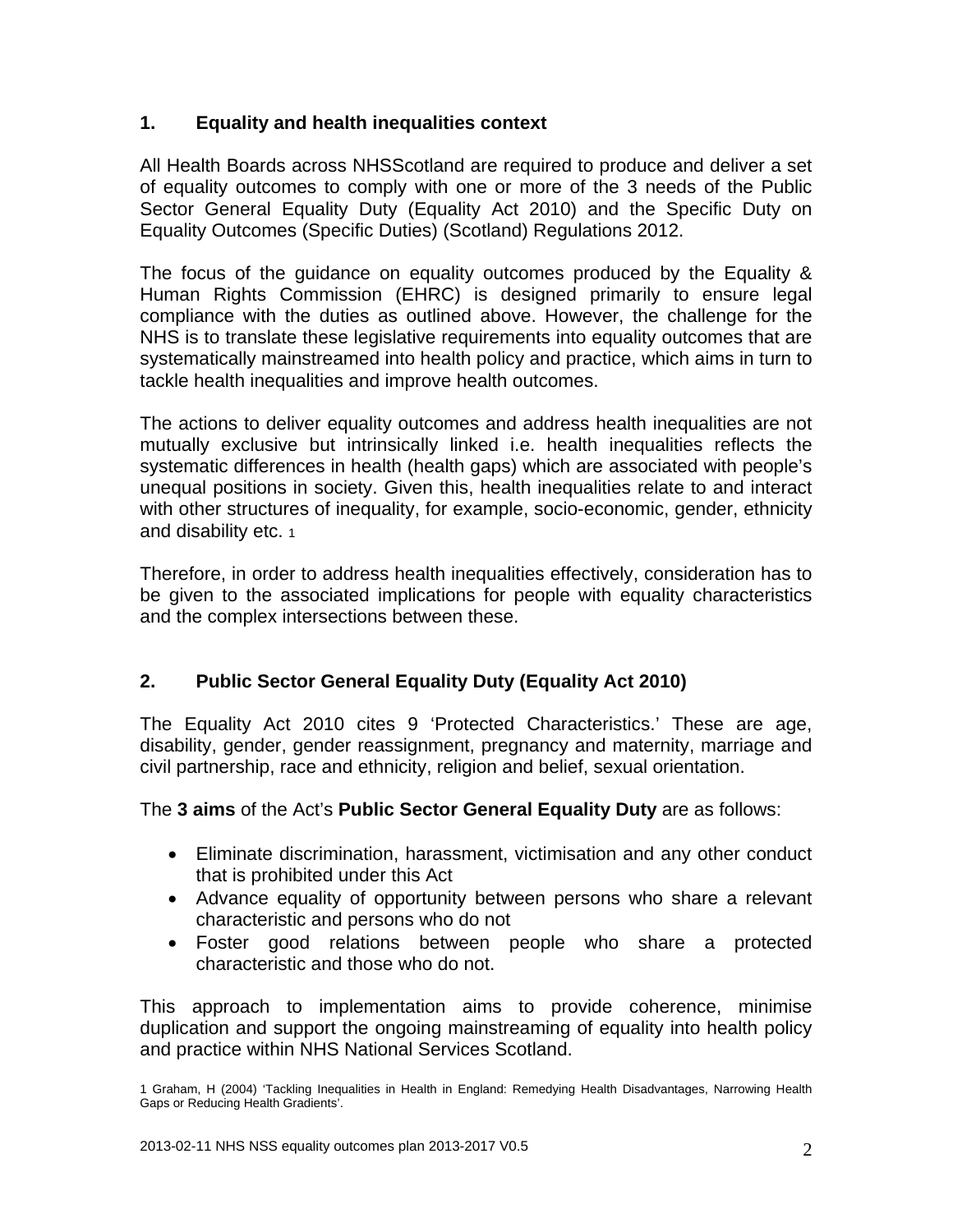# **3. The Equality Act 2010 (Specific Duties) (Scotland) Regulations 2012**

The Equality Act 2010 (Specific Duties) (Scotland) Regulations 2012, states that we are required to comply with the following duties:

- Report progress on mainstreaming the public sector equality duty
- Publish equality outcomes and report progress
- Assess and review policies and practices (impact assessment)
- Gather and use employee information
- Publish statements on equal pay
- Consider award criteria and conditions in relation to public procurement
- Publish in a manner that is accessible

#### **What are equality outcomes?**

Before the Equality Act 2010, race, disability and gender equality duties required Public Bodies such as NSS to prepare and publish equality schemes. These schemes tended to focus attention on the processes involved, e.g. gathering data or reviewing policies, rather than looking at the impact of our actions – in terms of improved outcomes for patients, the public, our workforce, our customers and stakeholders or our partners.

#### **What do we mean by outcomes?**

Outcomes represent the difference that an intervention, service or programme makes. Beneficial outcomes are positive changes or improvements for individuals, groups, families, organisations and communities that occur as a consequence of a programme or intervention.

#### **How do outcomes differ from objectives?**

Objectives are things we intend to do, while outcomes are the consequences or results of the things we do, whether in relation to a programme of activity, policy or practice, a project or service, or any other form of intervention.

#### **Equality Outcomes provide a framework for:**

- Helping ensure equality and diversity are mainstreamed into all NSS activities.
- Ensuring equality and diversity become the responsibility of everyone within the organisation.
- Improving performance in service delivery, employment, commissioning and purchasing.
- Helping NSS to promote cultural change by encouraging inclusive practices in working and service environments that are free of all forms of unlawful discrimination.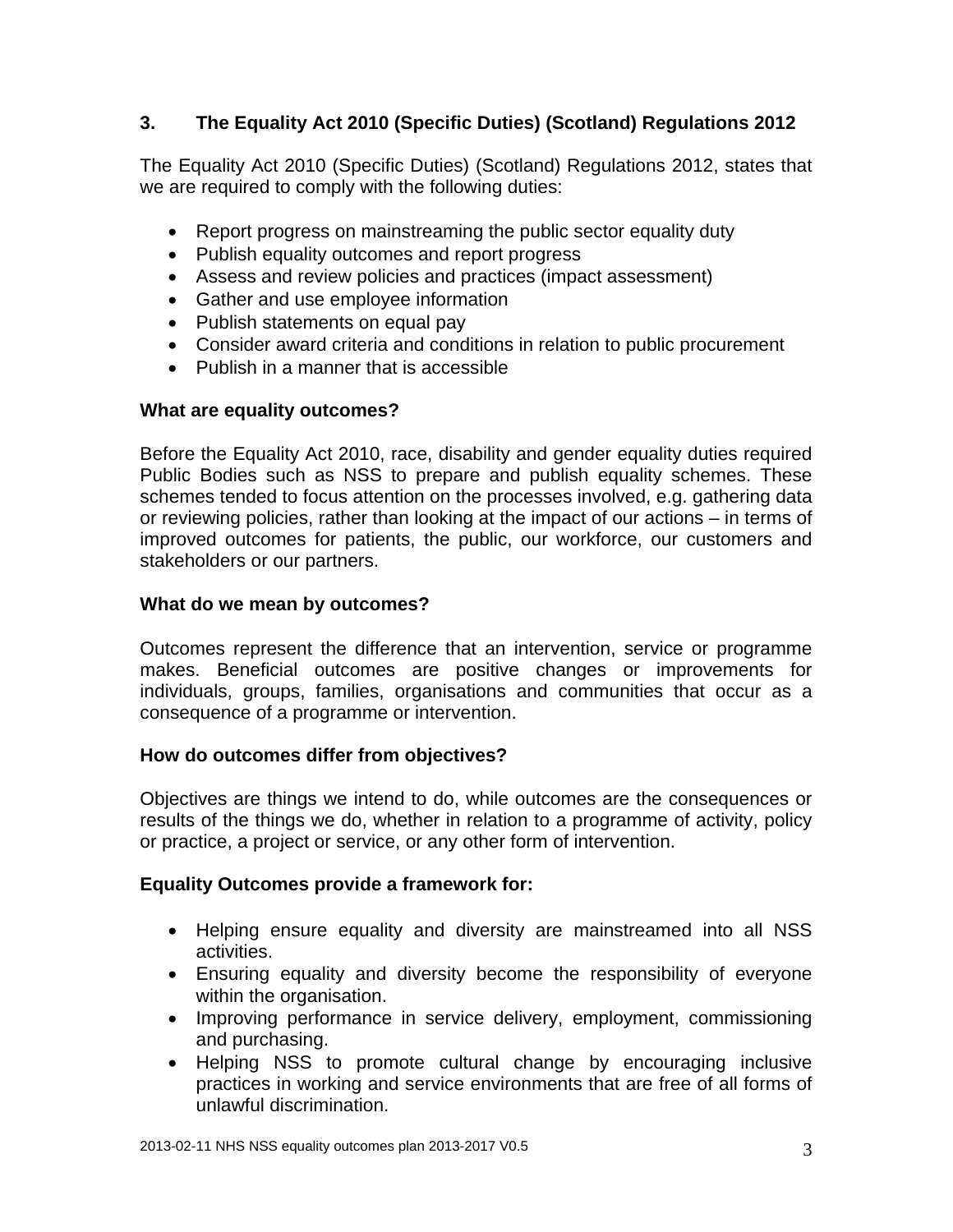# **4. Quality Improvement**

A logic-modelling approach has been adapted to develop the equality outcomes planning and implementation within NSS. In essence, the model is a series of steps, each of which flows from the preceding steps and in turn provides the basis for those that follow. The logic modelling approach supports development of:

- Short-term outcomes that we **expect** to see
- Intermediate outcomes that we **want** to see, which will often be dependent on several factors including, for example, effective partnerships
- Long-term outcomes we **hope** to see which are both ambitious and aspirational, their realisation depending on multiple factors, some of which NSS may have direct influence over, but many others that will be beyond our immediate control

# **5. NHS National Services Scotland**

NSS' purpose remains to '**support Scotland's health'** by working at the heart of the NHS in Scotland, providing a range of services critical to frontline patient care and in support of the effective and efficient operation of the NHS in Scotland.

Our unique skills, expertise and experience place NSS uniquely in a good position to deliver services and support other public sector partners. We recognise that the term 'health' incorporates wellbeing, which fits well into the support we can provide to the public sector.

Our mission is to **'maximise health and financial impact**.' This builds on the work we have done previously to ensure that all our services maximise either direct or indirect health or financial impact. This reflects our desire to not only benefit the health of the people of Scotland but also ensure value for money, avoid cost and seek additional savings where required.

Our organisational strategy is currently being refreshed. As part of this work we have reflected on our future vision for 2018 which is that NSS:

- Builds on its strong foundations;
- Is externally focused;
- Is an agile and responsive organisation;
- Empowers staff to seek opportunities with customers and agree relevant courses of action;
- Work flexibly and ensure low bureaucracy to give enhanced service delivery and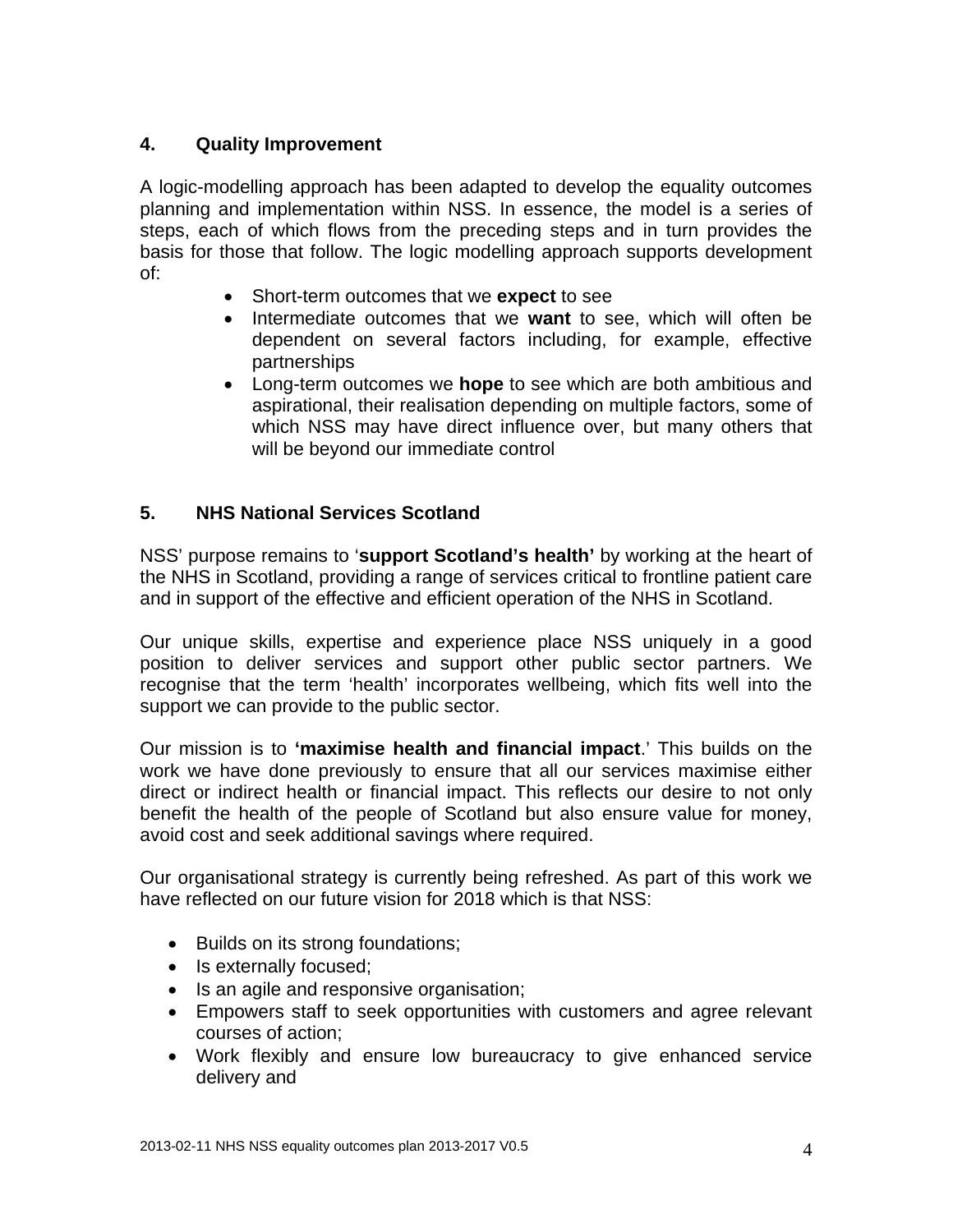• Encourage innovation to find the best opportunities with our customers and partners.

We have four strategic objectives. These are:

- Improve and Expand Service Delivery;
- Grow Customer & Partner Engagement;
- Enhance Organisational Effectiveness & Efficiency and
- Develop and Support Staff.

These reflect the need for growth and delivery of additional value. They extended the scope within Health and Social Care, and if opportunity presents, the broader public sector.

| <b>National Strategic</b><br><b>Objectives</b> | <b>Wealthier &amp; Fairer</b>               | <b>Healthier</b>                                                              | Safer & Stronger                                                                                         | Smarter   | Greener                                                                                                                             | Vationa |
|------------------------------------------------|---------------------------------------------|-------------------------------------------------------------------------------|----------------------------------------------------------------------------------------------------------|-----------|-------------------------------------------------------------------------------------------------------------------------------------|---------|
| <b>National Quality</b><br><b>Ambitions</b>    |                                             | Person Centred                                                                | Safe                                                                                                     | Effective |                                                                                                                                     |         |
| <b>NSS Purpose</b>                             |                                             |                                                                               |                                                                                                          |           |                                                                                                                                     |         |
| <b>Supporting Scotland's Health</b>            |                                             |                                                                               |                                                                                                          |           |                                                                                                                                     |         |
| <b>NSS Values</b>                              | Integrity                                   | Excel & Improve<br>Respect & Care                                             | <b>Customer Focus</b>                                                                                    | Openness  | Committed to Each Other                                                                                                             |         |
|                                                |                                             |                                                                               |                                                                                                          |           |                                                                                                                                     |         |
| <b>NSS Strategic</b><br><b>Objectives</b>      | Improve & Expand Service<br>Delivery        | Grow Customer & Partner<br>Engagement                                         | Enhance Organisational<br>Effectiveness & Efficiency                                                     |           | Develop & Support Staff                                                                                                             |         |
| <b>NSS Outcomes</b>                            | Health Impact<br><b>Financial Impact</b>    | Board/SGHSC/Broader<br>Public Sector/Patient &<br>Public Engagement           | Productivity & Efficiency<br><b>Workforce Modernisation</b><br>Resilience & Sustainability<br>Innovation |           | Well Informed<br>Appropriately trained<br><b>Involved in Decisions</b><br>Treated Fairly & Consistently<br>Safe Working Environment |         |
| <b>Corporate KPIs</b>                          | Targets achieved:<br>Quality Outcomes / LDP | <b>Improve Service Standard</b><br>Ratings:                                   | Targets achieved:<br><b>CRES</b>                                                                         |           | Standards and<br><b>Targets Achieved:</b>                                                                                           |         |
| <b>Delivered</b>                               | Savings for NHSS<br>% New Services          | Customers<br>Patients/Donor<br><b>Public Participation</b><br>% New Customers | Workforce Strategic Plan<br>Good Corporate Citizenship<br>Research & Development                         |           | Staff Governance<br>Sickness Absence<br>Health and Safety                                                                           |         |

#### **NSS Strategy Map:**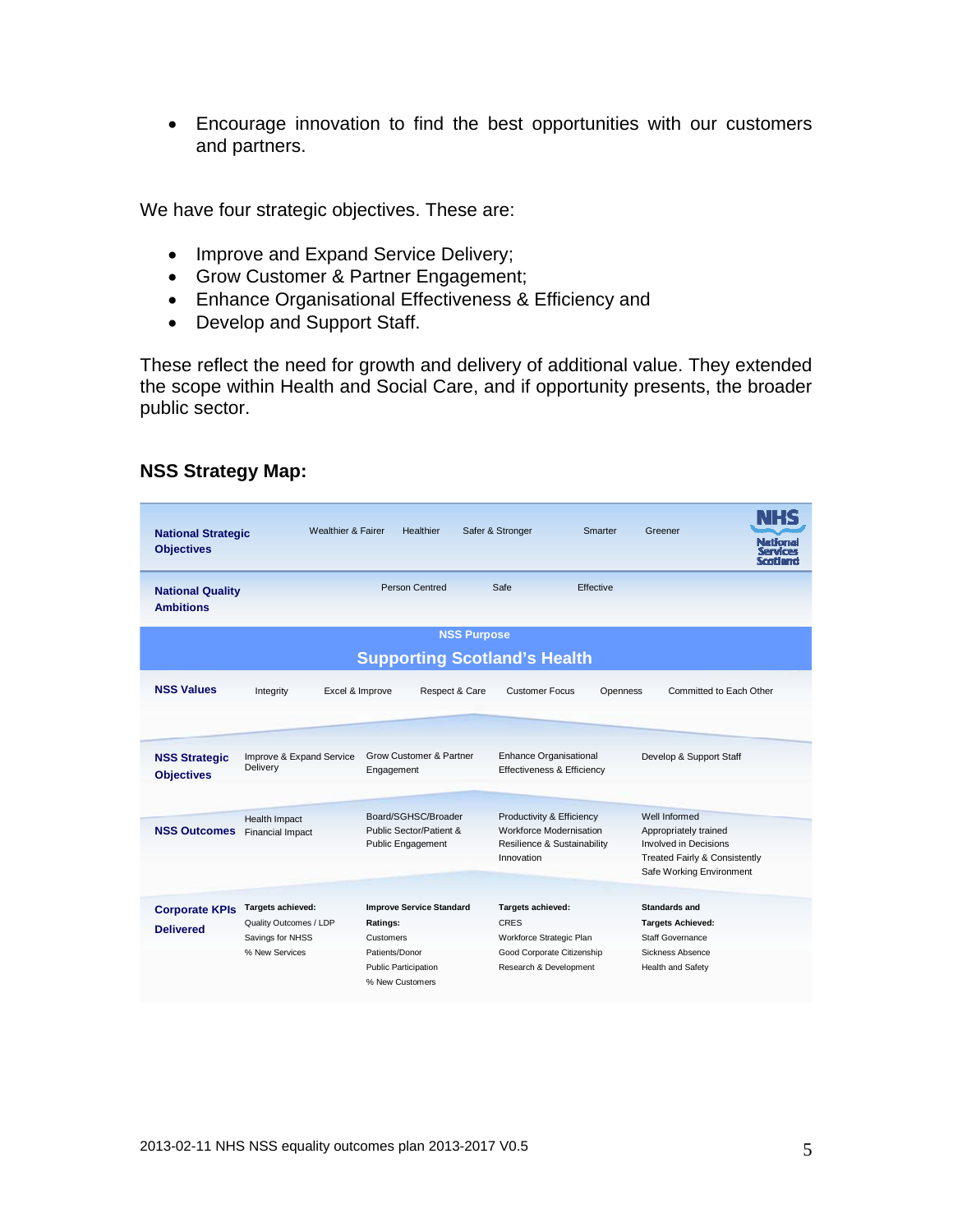#### **6. Overview of NSS Services**

The following chart describes some of the ways in which NSS work with our partners to support Scotland's health.

# **Our Services**

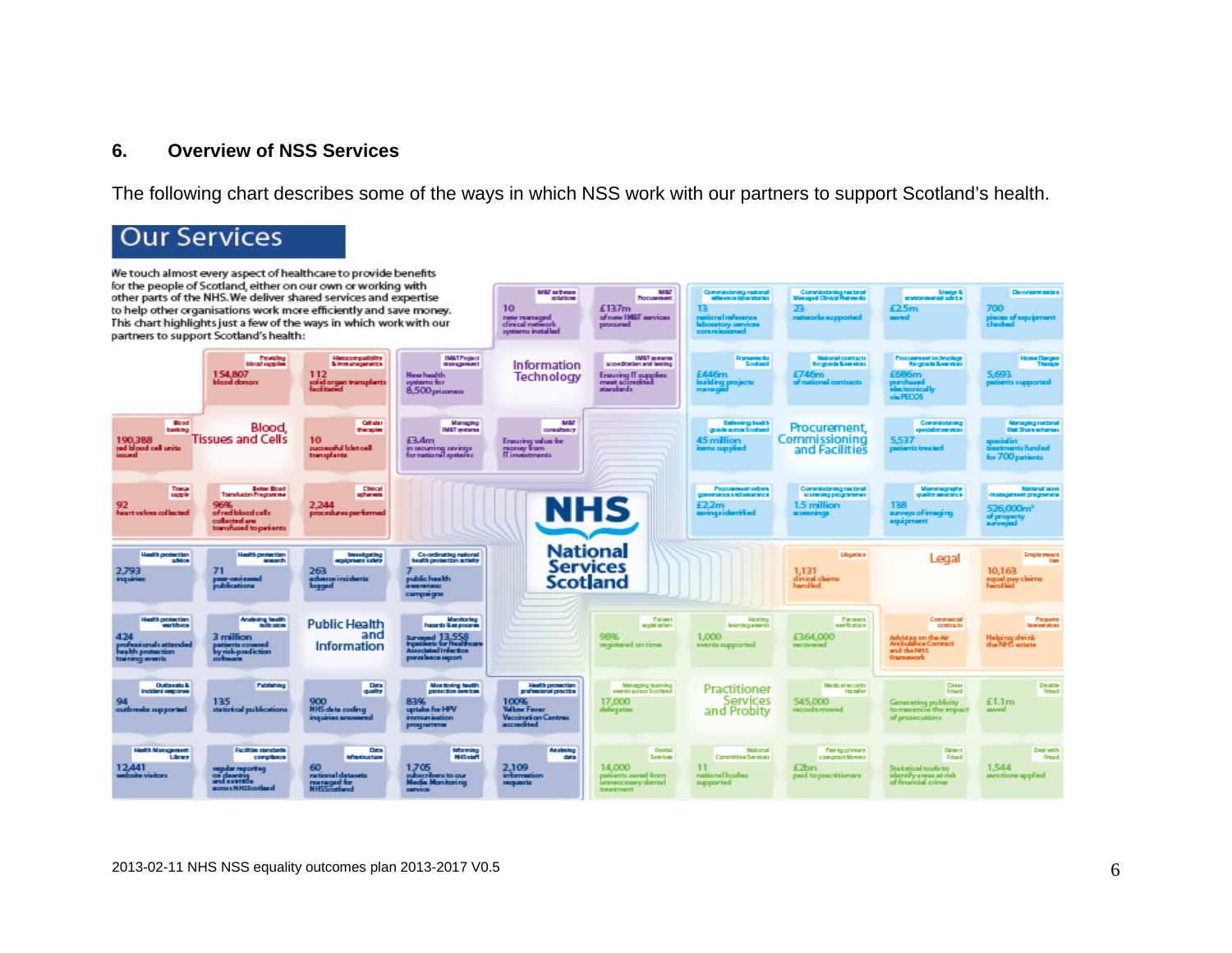# **7. The duty to publish equality outcomes and report on progress**

NSS is required to identify a set of short to medium term equality outcomes, each of which should meet at least one aim of the general public sector duty. Although each individual outcome need not cover all relevant characteristics, the full set should encompass **all** characteristics. If not, it is necessary to justify the rationale for this decision.

Short to medium term outcomes have to be set every 4 years, with a requirement to produce interim progress reports every 2 years. NSS will link equality reporting to existing public performance reporting systems including the NSS Annual Report. Any publication, system and web site used to publish the equality reporting will be clearly identifiable and accessible.

# **8. Who we involved in preparing the equality outcomes**

NHS National Services Scotland published a draft equality outcome plan in 2012 in collaboration with a number of partners and stakeholders. NSS Services and Staff were consulted with to agree the workforce equality outcomes and to ensure integration with the NSS Values and Staff Governance standard action plan.

NSS carried out a Diversity survey involving NSS Staff, the Executive Management Team and external stakeholders in 2012, the findings have been of great value in providing baseline data to shape some of the workforce equality outcomes. NSS also carried out a staff survey in 2012 and the analysis and highlights report from this survey has provided current and up to date information on staff experience 2

The partners and stakeholders that we involved included the Equality Leads from across NHS Scotland National and Special Boards working collaboratively to establish what the equality outcome gaps were in terms of the NHSScotland workforce. Focus groups were held with NHS Staff, Professional registered bodies and the Trade Unions

#### **Service equality outcomes- NSS has worked with and involved the following organisations at a National Level:**

- Scottish Council on Deafness
- Action for Hearing Loss in Scotland
- Stonewall Scotland
- The Scottish Transgender Alliance Scotland

<sup>2</sup> http://genss.nss.scot.nhs.uk/pls/portal/docs/PAGE/GENSS\_DOCUMENT\_LIBRARY/NHS\_STAFF\_SURVEYDL/STAFF %20SURVEY%202012/2013-01-11%20NSS%20STAFF%20SURVEY%20%20NSS%20HIGHLIGHTS%20REPORT.PDF

<sup>3</sup> http://www.knowledge.scot.nhs.uk/media/CLT/ResourceUploads/4021232/Microsoft%20Word%20- %20NHSS%20ED%20L%20SLWG%20Workforce%20Outcomes%20Repheort%20Part%201%20FINAL.pdf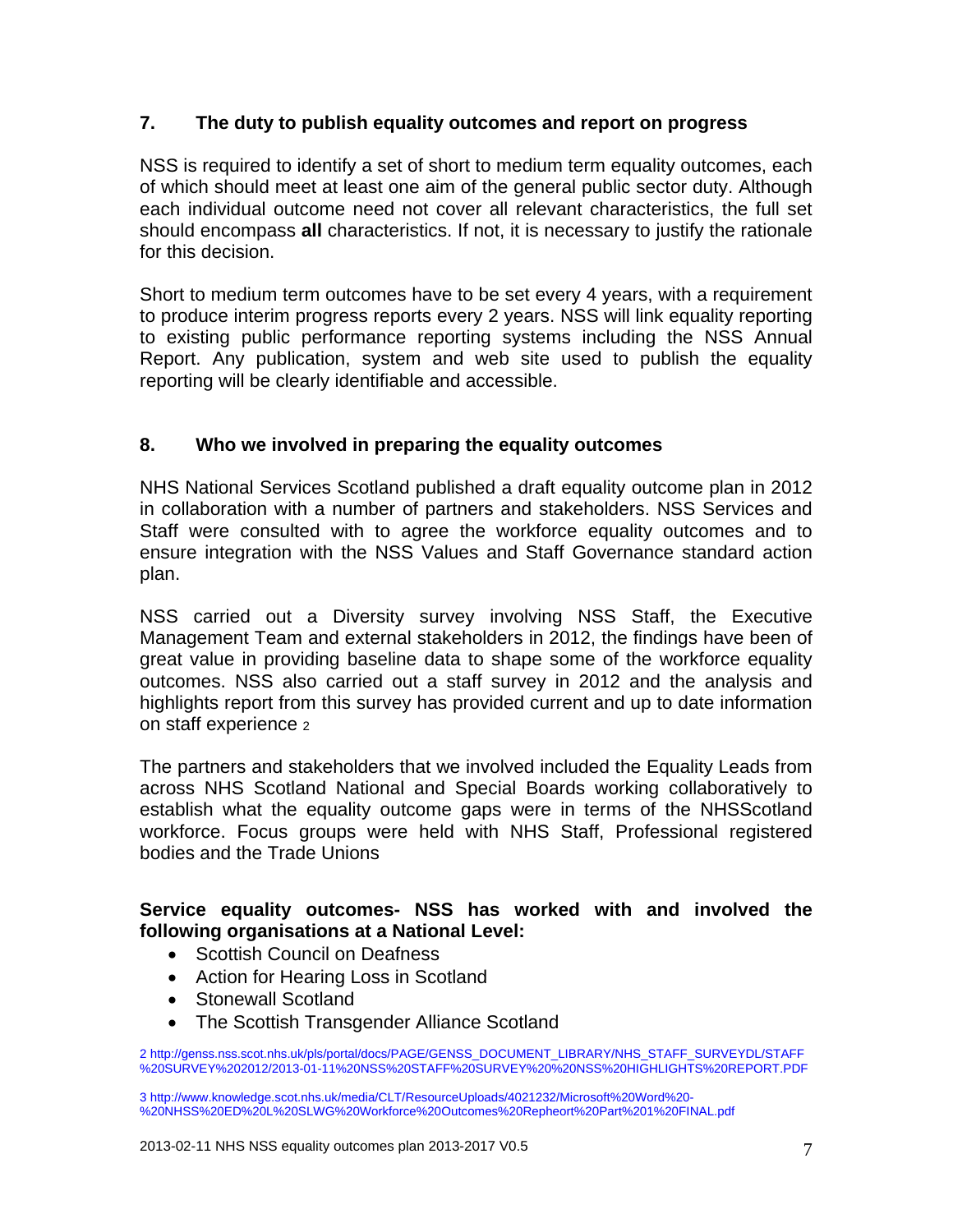- NHS Health Scotland Equality People, Planning and Performance **Directorate**
- The Scottish Disability Equality Forum
- $\bullet$  NHS24
- NHS National Education Board for Scotland
- The Scottish Health Council
- See Me Campaign

NHS National Services Scotland has developed equality outcomes using the available research (UK and National) and equality evidence base available to them and utilised internal data available from the Scottish National Blood Transfusion Service (SNBTS), Information Services (ISD), Practitioner Services (PSD) and National Services Division (NSD).

# **9. Measuring and monitoring change**

A baseline for equality outcomes has been developed through the aforementioned work and the logic model providing a basis for the framework for the equality outcomes implementation plan. NSS will measure and monitor change through the existing NSS mechanisms and systems such as:

- Annual Report
- Values programme
- Staff Governance Standards action plan
- Equality Impact Assessment process
- Participation Standard
- Workforce Plan
- Local Delivery Plan
- Strategy Reviews
- Service and Business Plans

NHS National Services Scotland's Corporate Responsibility Group (CRG) has delegated responsibility within the corporate governance structure for monitoring progress against the Corporate Equality Outcomes Plan. Reports produced by the Equality, Diversity and Participation Group will be reviewed by the CRG and will be published on geNSS (NSS staff intranet) and on external NSS web-pages.

#### **10. NSS equality outcomes implementation plan**

NSS corporate objectives ensures that equality is integrated through planning and performance and monitored through the reporting of KPIS' for all service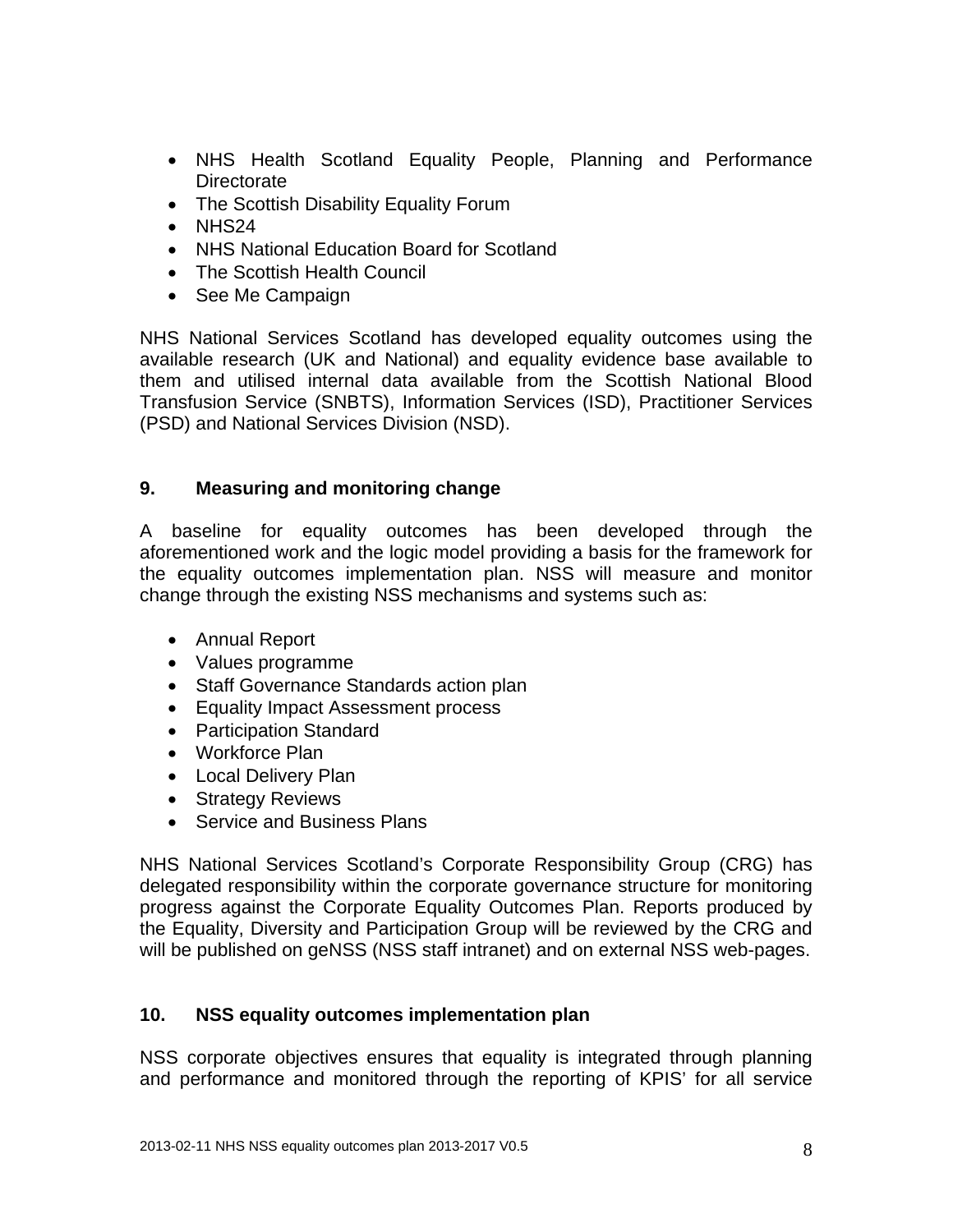areas and this plan sets out National Services Scotland's four year commitment to:

- Eliminate unlawful discrimination, harassment and victimisation and other conduct that is prohibited by the Equality Act 2010
- Advance equality of opportunity between people who share a relevant protected characteristic and those who do not
- Foster good relations between people who share a protected characteristic and those who do not

Although there are no plans to set joint equality outcomes with other NHS Boards, through the work and the day to day business of NSS Services combined with the health and equality impact assessment processes; this will ensure any inequality will be identified and addressed appropriately.

NSS has scoped the equality outcomes with the Third Sector and National organisations that represent various equality groups and those protected in law with protected characteristics. As a national strategic partner, NSS gathers, collates and provides NHS Boards with important national data on health including inequalities in health, helping inform local planning to meet local population needs.

The NSS equality outcome implementation plan is set out illustrating NSS Workforce equality outcomes and NSS Service equality outcomes and details how each equality outcome will meet the General Equality Duty.

The Strategy Map which is detailed on page 5 highlights NSS's four Strategic Objectives:

- Improve and expand service delivery
- Grown Customer and Partner Engagements
- Enhance Organisational Effectiveness and Efficiency
- Develop and Support Staff

The following equality outcome plan provides NSS staff and services with an overarching framework within which the various service areas can contribute in helping ensure NSS keeps equality to the fore and demonstrate staff lives our values and works towards achieving our purpose of Support Scotland's Health.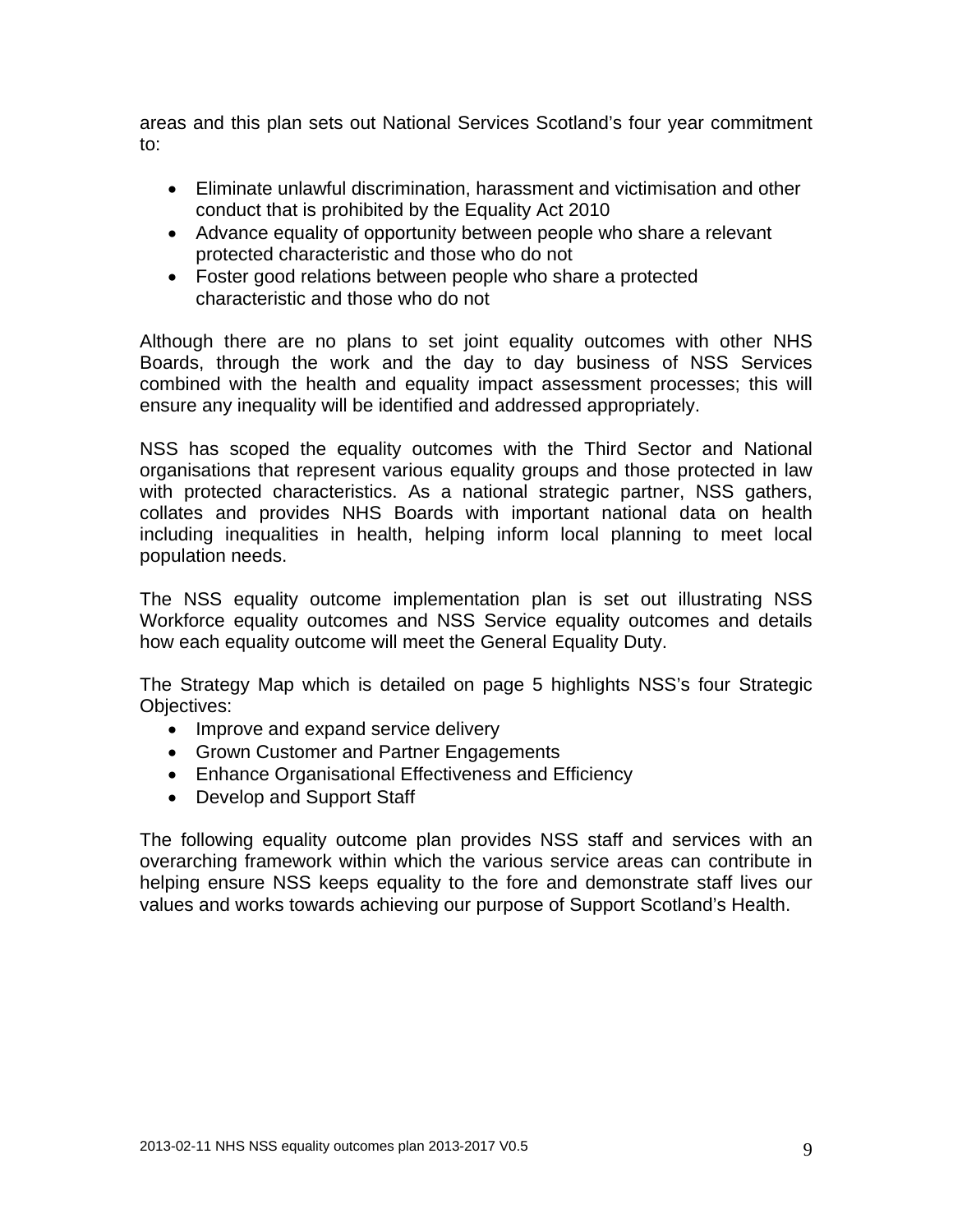# **Equality Outcomes - NHS National Services Scotland Services NHS National Services Scotland objectives**

1. We will measure the **impact** of national services and programmes on health and equality

2. Through continued health, financial and equality impact assessments we will measure the **difference** we make to people's health

3. We will optimise NSS services (external and internal) **to maximise** benefits both health and financial and be flexible for future change

**Equality Outcome: Disability** – **Improve access to the Scottish National Blood Transfusion Service (SNBTS) donor services for Deaf BSL users, Deaf-blind, Deafened and Hard of Hearing people. Participation will improve through: access to service information, communication, new technology and person centred, safe and effective services** 

**Situation**: Based on evidence provided by the Scottish Council on Deafness (SCoD) and the Scottish National Blood Transfusion Service (SNBTS). Deaf BSL users, Deaf-blind, Deafened and Hard of Hearing people want improved communication support to access donor services to enable them to become blood donors on a regular basis.

**Activities**: Further involve the Scottish Council on Deafness, Action for Hearing Loss in Scotland and key NSS staff from SNBTS to identify the needs and barriers for Deaf BSL users, Deafblind, Deafened and hard of hearing people. Present to the SNBTS Clinical Governance Committee and link to the improving the donor experience programme of work.

Scope the potential for working with NHS24's telehealth and telecare service. Testing the possibility of using existing equipment in current NHS sites. Pilot the communication support for Deaf BSL users, Deafblind, Deafened and hard of hearing donors in one or two fixed centres. Measure the outputs from the pilot and share the learning to inform further rollout across the fixed centres. Work in partnership with SCoD and the Deaf Community, Deafblind, Deafened and Hard of Hearing people to ensure their continued involvement to shape the appropriate solution.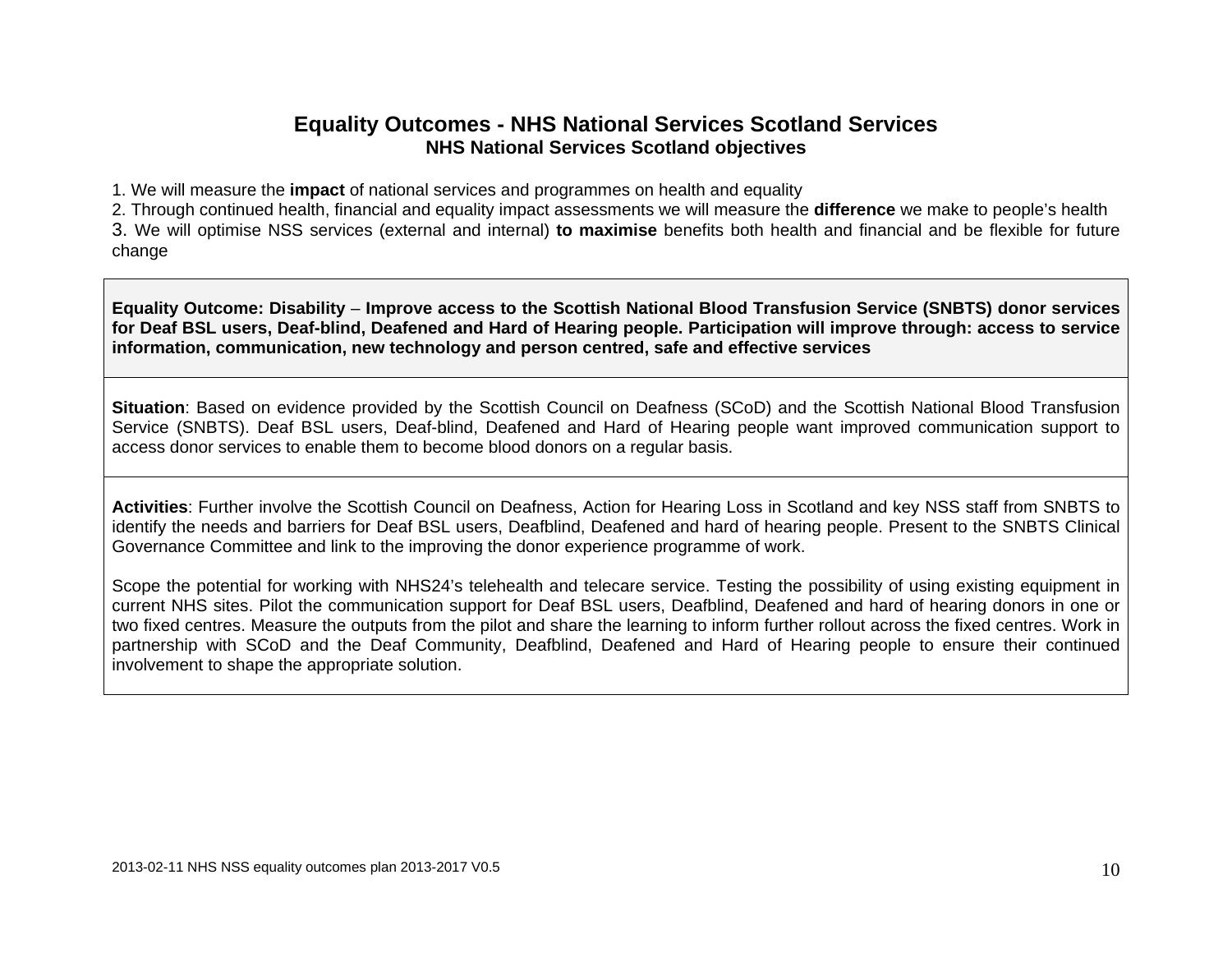**Equality Outcome Contd.** 

**Disability** – **Improve access to the Scottish National Blood Transfusion Service (SNBTS) donor services for Deaf BSL users, Deaf-blind, Deafened and Hard of Hearing people. Participation will improve through: access to service information, communication, new technology and person centred, safe and effective services**

**Outputs**: SNBTS Donor Services staff and IT staff will work with NHS24 to provide communication support in the fixed donor centres. Reassurance that clinical governance standards will be maintained. Staff in donor centres will have an improved understanding of the communication needs of deaf and hard of hearing donors.

Evidence of good practice and practical application. Increased use of available technology. Increased access for Deaf BSL users, Deafblind, Deafened and hard of hearing donors.

3rd Sector and Voluntary Organisations (Equality) will have a better/improved understanding of NSS. Increased involvement and participation of Deaf BSL users, Deafblind, Deafened and hard of hearing donors in donor sessions.

**Equality Outcomes:** Deaf and hard of hearing people will have access to blood donor services provided by NHS National Services Scotland.

**General Duty:** Advance equality of opportunity, eliminate unlawful discrimination and foster good relations.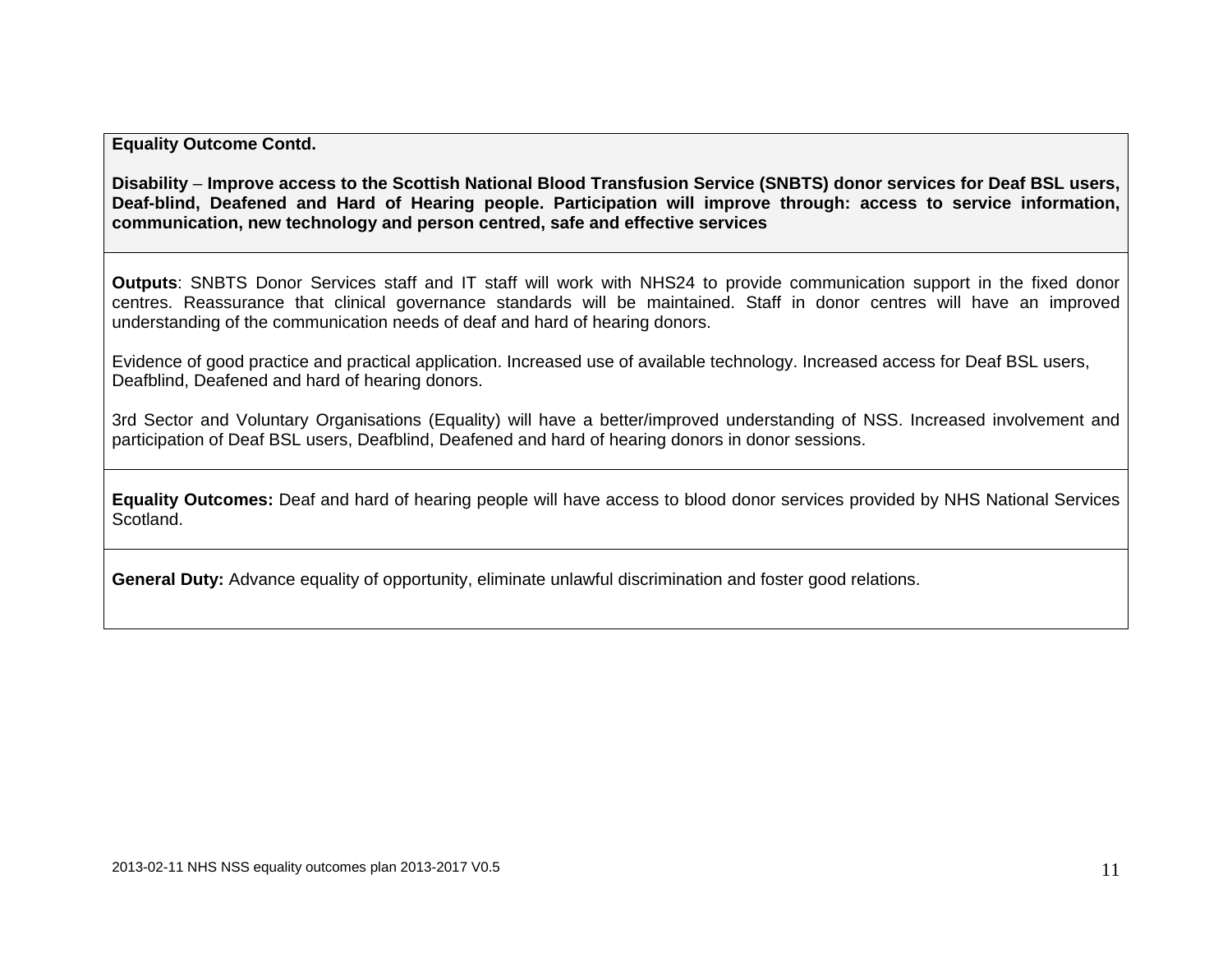#### **Equality Outcome: Transgender Health - The health of transgender people will improve through continued co-ordinated specialist services**

**Situation:** (1) Following an assessment of guidance and provision of services pertaining to Gender Reassignment, NHS Scotland agreed to develop and implement a specific 'Gender Reassignment Protocol.' The Gender Reassignment Working Group held its first meeting in February 2011 and membership consisted of clinicians, members of the transgender community, representatives from the Scottish Government, National Services Division and a lay person with an interest in Transgender issues. The working group was Coordinated by NHS Health Scotland.

(2) The first ever Trans Health event was held in November 2012 to address Mental Health; Screening Services; Monitoring; Gender Reassignment Protocol. The conference consisted of a series of workshops and a panel debate. The workshops explored a range of issues which can impact on the equal access to health services by transpeople, including cancer screening services, the issue of new medical records, and access to sport and exercise opportunities.

These sessions were designed to be highly participatory and allowed delegates to share experiences and view points, and to offer recommendations on better practice. Representation at the event was 83 respondents: Trans people 46%, Professional 29% and Other 25%

**Activities:** National Services Division worked with representatives of the transgender community, and NHS Gender Identity specialists, to develop a specification for the specialist surgical treatment required. NHS Boards collectively agreed to provide a budget of £0.5 million to allow NSS to procure the required surgical services.

NSS is now tendering for these services supported by a panel of NHS specialists and transgender community representatives. NSD will commission the services ensuring that quality standards are clearly defined and that the service is both safe and person centred. The provision of the surgical service will support NHS Boards in implementing the Gender Reassignment Protocol in Scotland.

(2) NSS is adapting the IT software used in screening to improving Trans access to cancer and non cancer screening services. Work to improve the communication strategies with Trans people and the need for the CHI Number (Community Health Index). Continue to work with STA to include their involvement and Trans people in the equality impact assessment.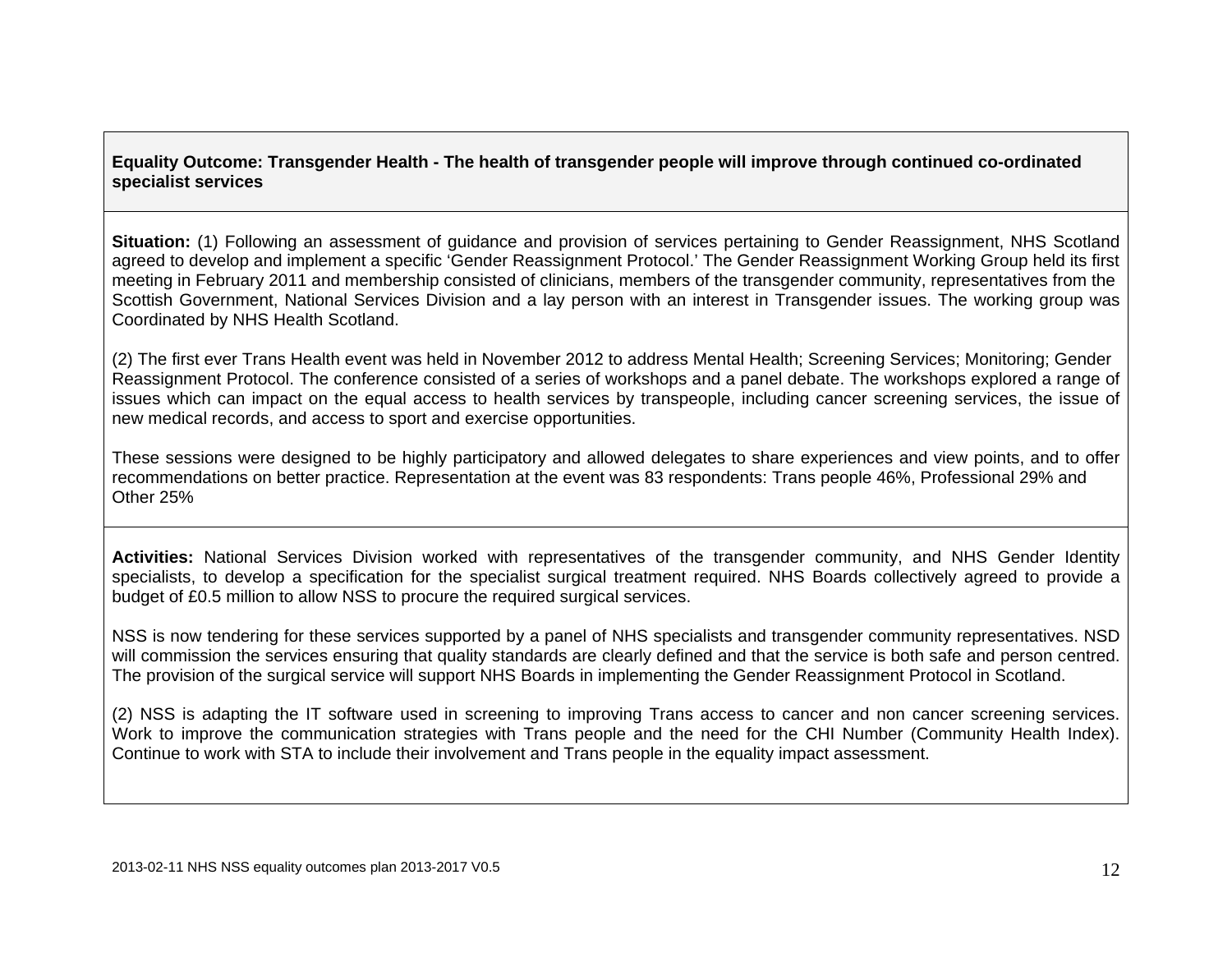**Equality Outcome: Transgender Health - The health of transgender people will improve through continued co-ordinated specialist services** 

**Outputs:** Gender Dysphoria Services – Gender Reassignment Surgery Service. A comprehensive and effective surgical service will be provided as part of a co-ordinated multidisciplinary team, which will ensure the availability of appropriate information to assist in decision making and consent by patients, within an integrated treatment pathway, which will offer, agree and carry out appropriate surgical interventions, performed by qualified & competent surgeons, with all appropriate and necessary steps taken to limit complications, minimise infection, and to provide appropriate aftercare and follow-up of physical and psychological well-being.

(2) Reduction in stigma and negative experiences in screening services. Improved data capture to ensure people are called for screening appropriately. Leaflet and posters with clear communication about CHI for Trans people (Trans inclusive language in literature). Equality Impact assessments. Improved understanding of NSS services and the role of NSD, PSD and ISD.

**Equality Outcomes:** (1) The patient will receive high quality surgery by a qualified competent surgeon to ensure the best achievable aesthetic and functional outcomes

(2) Improved health outcomes for Trans people

**General Duty:** Equality of opportunity, eliminate unlawful discrimination and foster good relations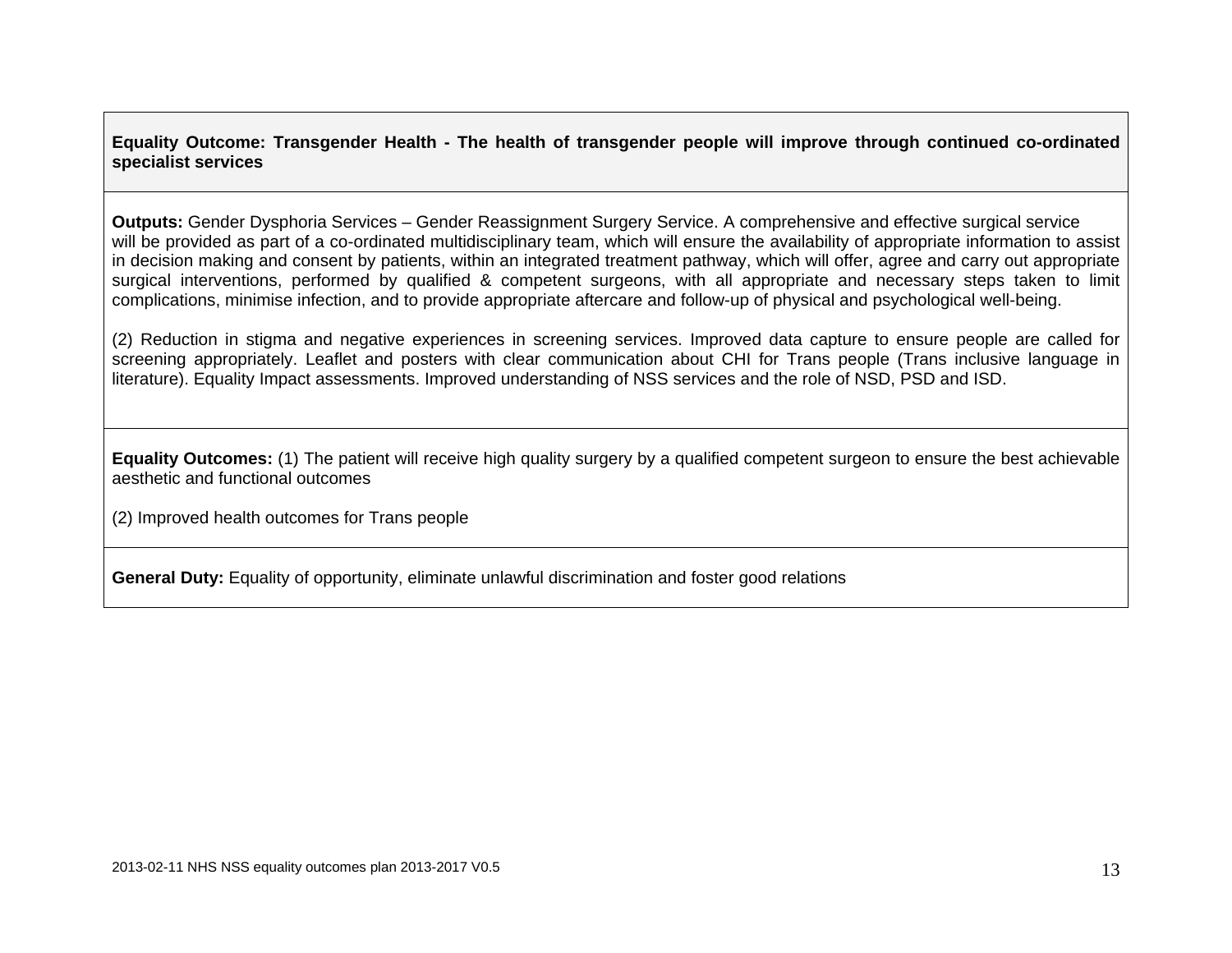#### **Equality Outcome: Sexual Orientation – men who have sex with men (MSM) will have an improved understanding of the blood donor selection criteria**

**Situation:** Following a review by the Advisory Committee on the Safety of Blood, Tissues and Organs (SaBTO), men whose last sexual contact with another man was more than 12 months ago will now be able to donate blood, subject to meeting the other donor selection criteria.

Stonewall Scotland and LGBT Youth Scotland whose service users include gay men have advised that the blood donor selection criterion is still misunderstood by men who have sex with men. They have asked NSS to provide further communication to improve the understanding and increase knowledge of men who have sex with men (MSM).

**Activities:** SNBTS Head of Public Affairs and Stonewall Scotland will work together to develop and publish information accessible to the gay community across Scotland. Work in partnership with NHS Scotland equality leads to cascade and communicate information for men who have sex with men.

**Outputs:** Communication and clear information on SNBTS external web Site. Communication and clear information on the Stonewall Scotland web Site. Leaflet published aimed at the gay community on the donor selection criteria. Reduction in stigma and increased awareness and knowledge of men who have sex with men and the donor selection process.

**Equality Outcomes:** The change brings the criteria for MSM into line with other groups that are deferred from blood donation for 12 months due to sexual behaviours. Screening and testing procedures for HIV (AIDS) have improved sufficiently for SaBTO to be confident that the new donor criteria can be introduced, while maintaining the current very high safety standards of the blood supply.

3rd Sector and Voluntary Organisations (Equality) will have a better/improved understanding of NSS.

**General Duty:** Fostering good relations and equality of opportunity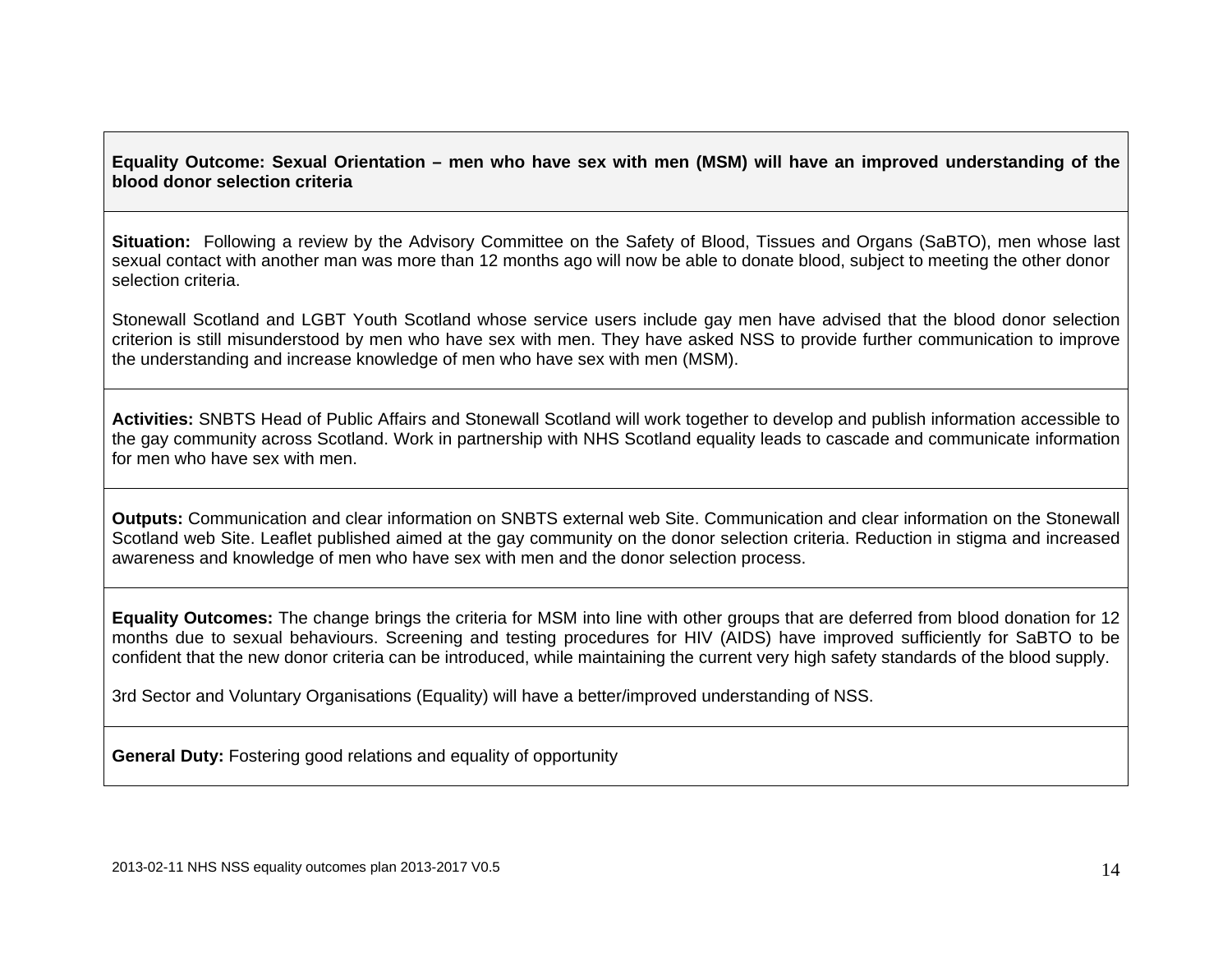**Equality Outcome: Disability - Disabled women; Ethnic minority women; Transgender people; will have improved access to breast screening services in Scotland.** *The timescales for this outcome are guided by the National Planning Forum and the rollout schedule of the digital breast screening units* 

**Situation:** National Services Scotland was commissioned to carry out a national review of breast screening services in Scotland In early 2011, NPF commissioned National Services Division (NSD) to undertake a major review of the Scottish Breast Screening Programme (SBSP) to ensure the service provided was of the highest quality and delivered in the most efficient manner. Particular challenges were to convert to digital mammography without adversely impacting on uptake; to promote a sustainable workforce; and to continue to deliver SBSP within existing revenue.

Public consultation, undertaken as part of this review, indicated that women had no real preference on screening location, with ethnic minority groups favoring a local health facility or hospital location. In response, the review recommends utilising capacity within symptomatic services to undertake breast screening, reducing pressure & dependence on mobile screening units.

The public consultation was launched on 16th April 2012 & concluded on 11th June 2012. Respondents were asked to read the paper and then submit their responses via paper or web questionnaire or by letter or email.

309 people responded to the questionnaire, either via web or paper copy. Of these 65 were returned incomplete therefore these could not be added to the overall conclusions. For the purpose of the review, 244 completed responses were analysed. A full copy of the report can be accessed at: http://www.nsd.scot.nhs.uk/services/screening /breastscreening/breastreview.html

The health inequality impact assessment identified areas for improvement & the review group acknowledged the findings in the final report which was submitted to NPF in Feb 2013.

The HIIA group met on two separate occasions, the first to assess SBSP as it is currently delivered and secondly to assess the preferred option for service delivery. A full copy of the report can be accessed at: http://www.nsd.scot.nhs.uk/services/screening /breastscreening/breastreview.html

For further details on the Scottish Breast Screening Programme please go to: http://www.nsd.scot.nhs.uk/services/screening/breastscreening/index.html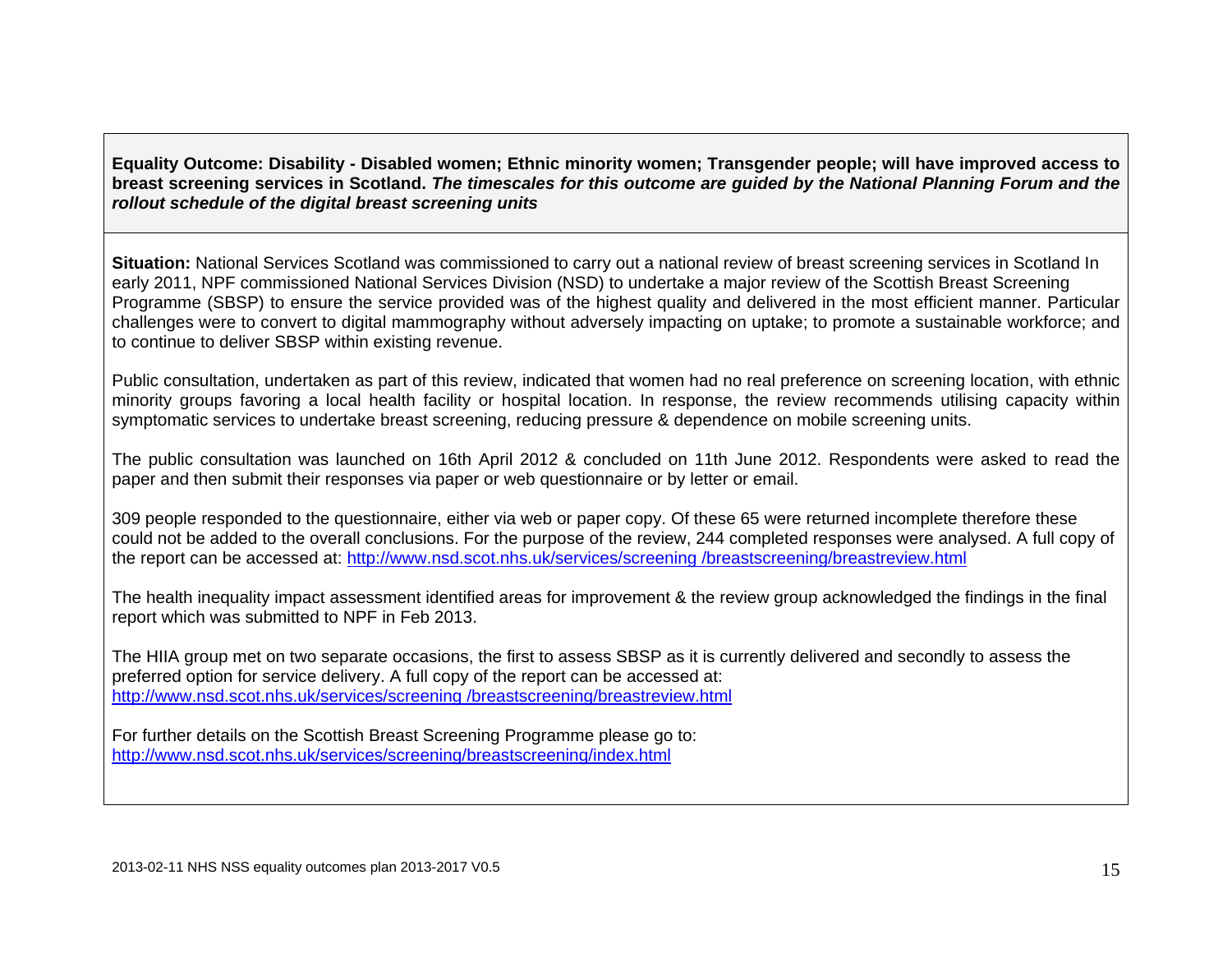**Equality Outcome: Disability - Disabled women; Ethnic minority women; Transgender people; will have improved access to breast screening services in Scotland.** *The timescales for this outcome are guided by the National Planning Forum and the rollout schedule of the digital breast screening units* 

**Activities:** The review group worked closely with the Scottish Health Council and third sector organisations to undertake public consultation on the review; however it is envisaged that NHS Boards would also undertake local public engagement, taking on board the £12m investment to enable the implementation of digital mammography, the need to maintain the successful uptake of the programme and to work more closely with symptomatic services to release capacity on mobile units. NSS will work with the SHC to produce a toolkit to support NHS Boards in their discussions.

Engagement with transgender community to improve access. Project to consider barriers to attending and how best to engage with the homeless community. Feasibility of introducing equalities monitoring. Reassessment of physical accessibility and equitable access to the mobile units. Review of breast screening invitation and materials including leaflets. Review methods of contact for the service. Review opening times of service. Review of access to barriers for low income/poverty women. Project to increase understanding of those who do not access the service currently and to potentially increase the number of those making an informed choice to attend across Scotland.

**Outputs:** Improved engagement techniques with the protected characteristics groups will require further exploration and evaluation to ensure that all barriers to screening are addressed for all eligible women to make an informed choice about attending for breast screening. Mobile units will be accessible to women with mobility issues.

**Equality Outcomes:** The Scottish Breast Screening Programme will be delivered in a way that puts the needs of women at the heart of planning.

**General Duty:** Equality of opportunity and eliminate unlawful discrimination.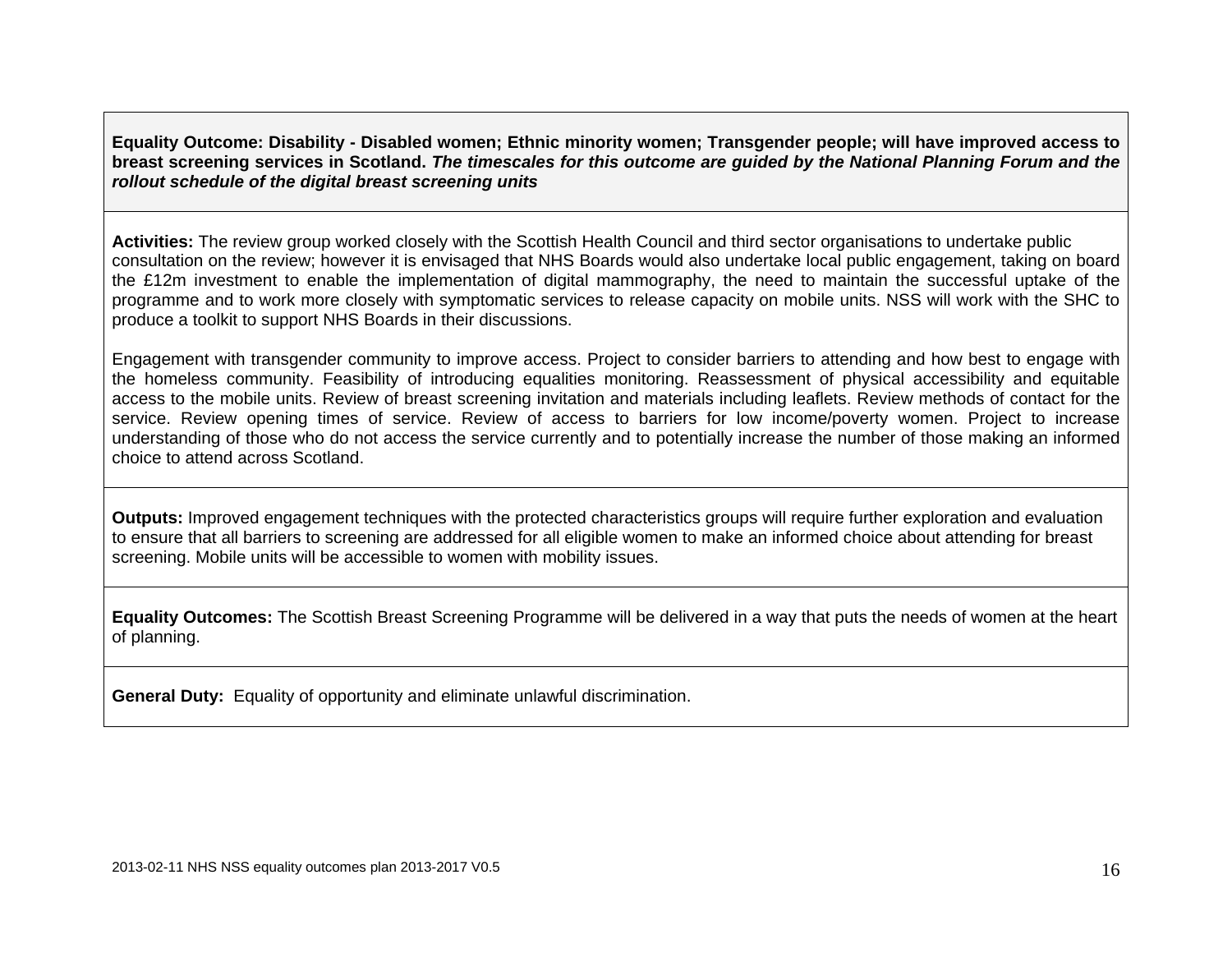**Equality Outcome: Sex - The implementation of the Gender Based Violence PIN policy will increase understanding and improve the response and support to staff. To ensure a systems based approach to gender based violence.** *This outcome will address same sex partnerships and black and ethnic minority protected characteristics and the age spectrum that GBV can impact on* 

**Situation:** This Gender-Based Violence PIN policy is designed to contribute to such a safe working environment and provide a clear framework for a partnership approach. The policy has been developed to meet the requirements of the Chief Executive's Letter on Gender-Based Violence (*CEL(2008)41*). The CEL, issued to NHSScotland Boards in September 2008, outlines a 3-year programme of work to improve the identification and management of Gender-Based Violence across NHSScotland.

The impact of Gender-Based Violence on the health and well-being of NSS staff is a serious, recognisable and preventable problem like many other health and safety issues that affect NSS.

This policy has accordingly been created to promote the welfare of staff affected by current or previous experience of such abuse. It further aims to ensure that NSS responds effectively to staff members who may be perpetrators of such abuse. In partnership with local trade unions/professional organisations, this policy will be adopted and implemented as a minimum standard within NSS.

**Activities:** Develop a GBV Policy for NSS Implement the GBV Policy through the NSS Governance arrangements agreed in partnership. Deliver communication plan and cascade plan for the implementation of the GBV Policy across NSS.

Targeted training for line managers across NSS combined and blended learning approaches. Publish article in the NSS Staff magazine and Bloodletter (the Scottish National Blood Transfusion service staff newsletter)

**Outputs:** Reduced work absenteeism. Improved performance at work. Reduced staff turnover. Remove the stigma of gender based violence. To provide a confidential and supportive contacts in NSS. Improved use of the appropriate policy when supporting a member of staff in the workplace. Recognition that survivors of gender based violence may have attendance problems and performance issues at work due to the impact of their personal circumstances.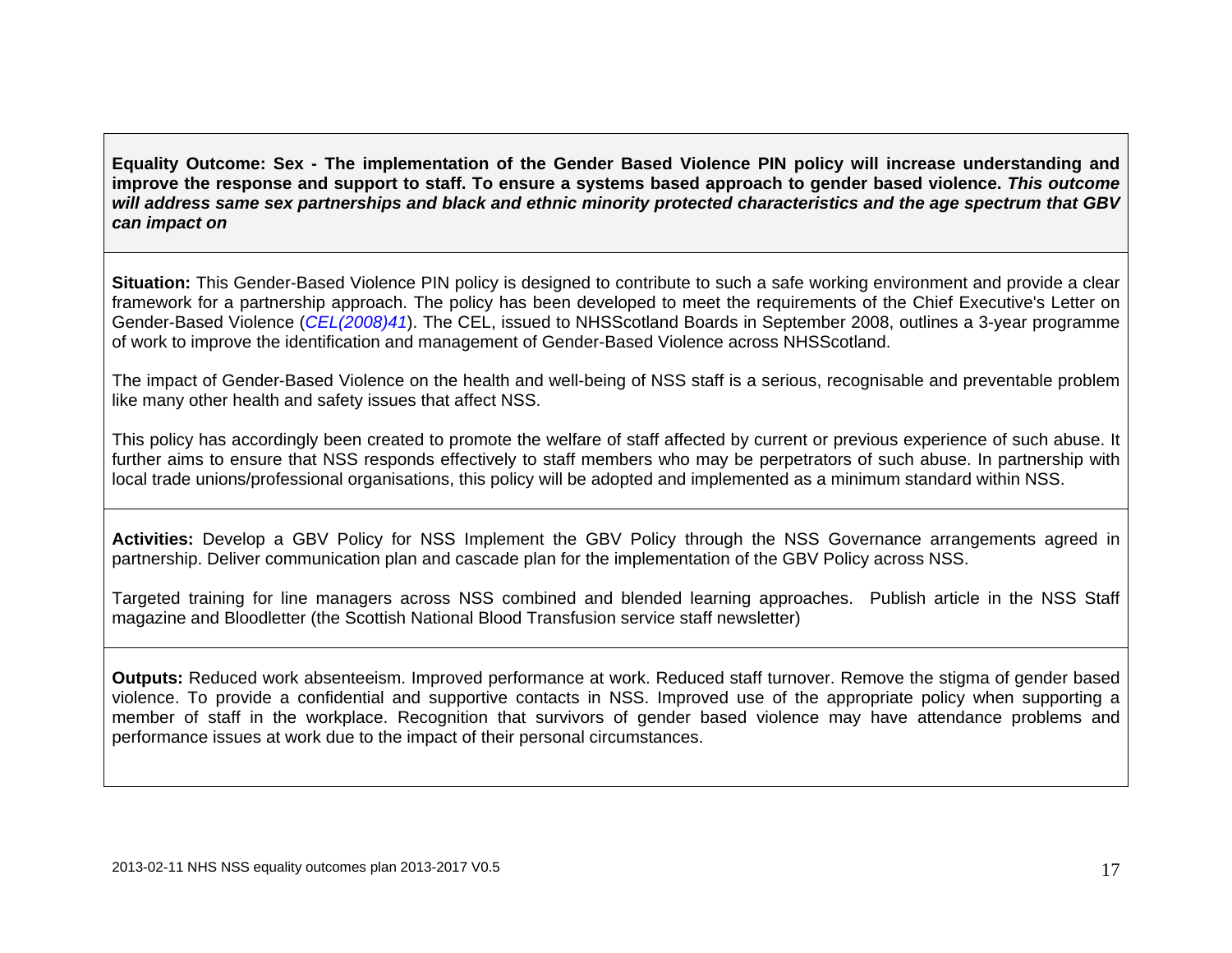**Equality Outcome: Sex- The implementation of the Gender Based Violence PIN policy will increase understanding and improve the response and support to staff. To ensure a systems based approach to gender based violence**  *This outcome will address same sex partnerships and black and ethnic minority protected characteristics and the age spectrum that GBV can impact on* 

**Equality Outcomes:** Infrastructure is in place and a consistent approach across NSS. Enhance manager's skills in supporting patient and staff needs. Enhance staff and public knowledge of GBV. To create a safe environment that encourages people to reveal that they have been subjected to some form of domestic abuse, help them recognise that this is not acceptable and enable them to seek help and support.

**General Duty:** Eliminate unlawful discrimination and advance equality of opportunity.